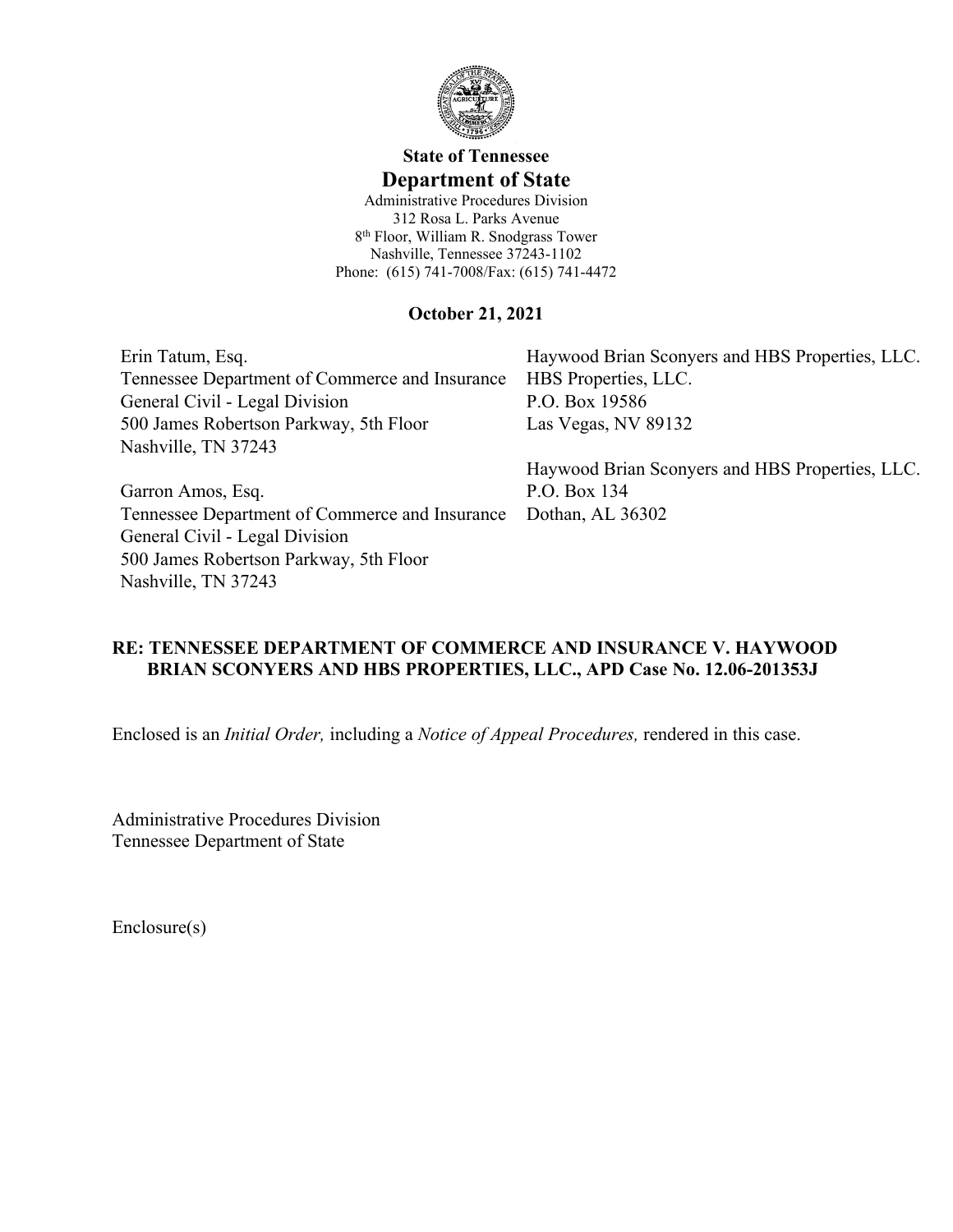#### **BEFORE THE COMMISSIONER OF THE TENNESSEE DEPARTMENT OF COMMERCE AND INSURANCE**

#### **IN THE MATTER OF:**

**TENNESSEE DEPARTMENT OF COMMERCE AND INSURANCE,** *Petitioner,*

*v.*

#### **HAYWOOD BRIAN SCONYERS AND HBS PROPERTIES, LLC.,** *Respondent.*

#### **APD Case No. 12.06-201353J TSD No. 20-018**

#### **INITIAL ORDER**

This contested case was heard *de novo* on May 27, 2021, in Nashville, Tennessee, before Administrative Judge Claudia Padfield, assigned by the Secretary of State, Administrative Procedures Division, to sit on behalf of the Tennessee Securities Division. The hearing addressed the allegations contained in the NOTICE OF HEARING AND CHARGES filed on May 1, 2020, pertaining to Respondents, Haywood Brian Sconyers and HBS Properties, LLC. Garron Amos, Associate General Counsel, represented Petitioner, the Department of Commerce and Insurance, Tennessee Securities Division ("the Division"). Associate General Counsels Vishan Ramcharan and Miles Brooks assisted Mr. Amos in representing the Division. Respondent, Haywood Brian Sconyers, appeared *pro se* on behalf of himself and co-Respondent, HBS Properties, LLC.

Respondents filed a MOTION TO CONTINUE on May 26, 2021. As the motion was filed the day before the hearing, the Division did not have time to file a written response, and the motion was addressed at the outset of the hearing. As basis for the request, Respondents stated they were trying to hire new counsel after previous counsel were permitted to withdraw but alleged no attorney would take the case with the currently scheduled hearing date; Respondents alleged no attorney would even appear for the sole purpose of requesting a continuance. Respondents did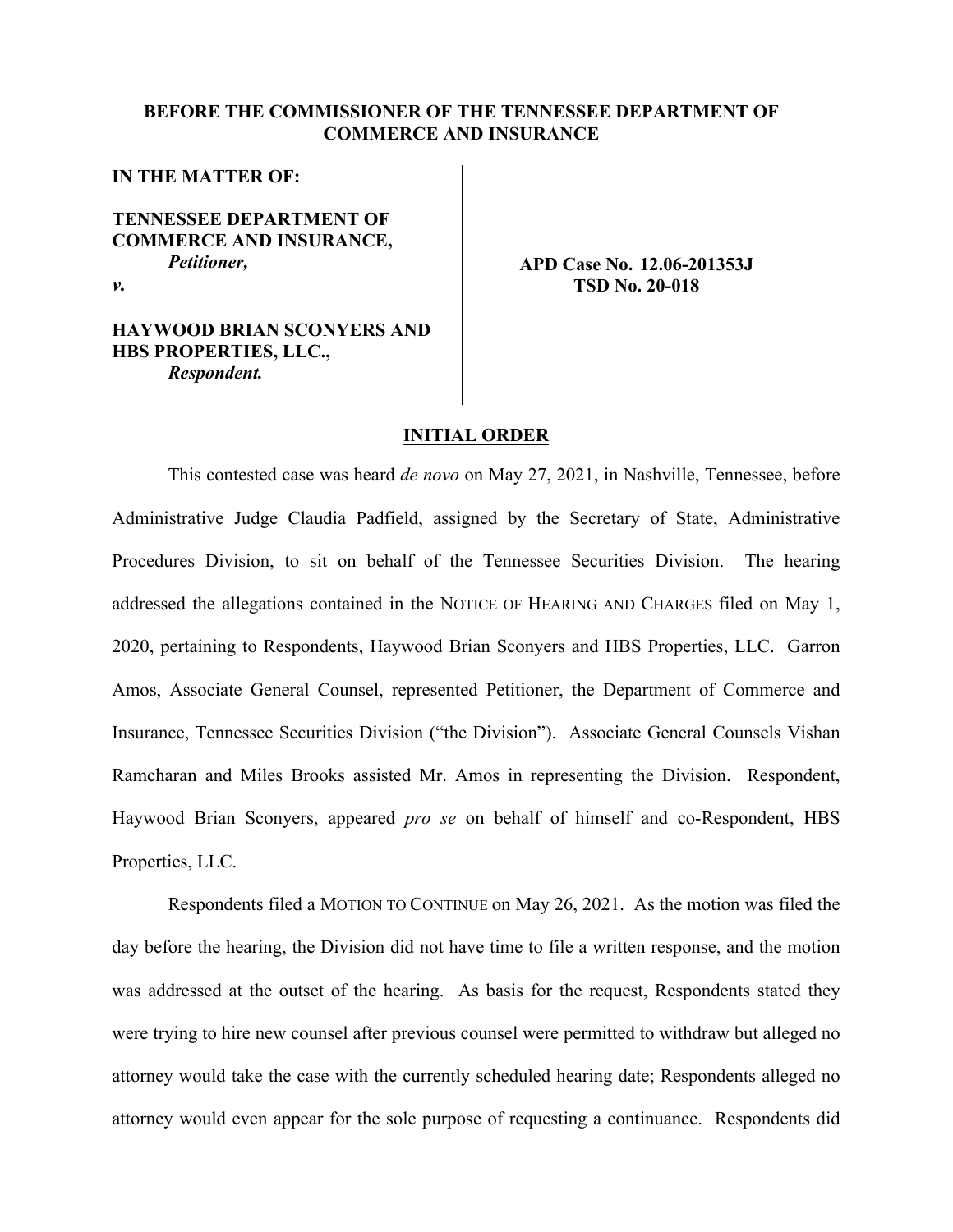not any documentation or correspondence from a licensed attorney to support the allegations of possible legal representation. The Division opposed the motion, as the matter has been pending for more than a year, and three prior hearing dates had been continued. None of the prior continuances were due to the Covid-19 pandemic. Respondents' motion was denied.

The court reporter was given a deadline of June 10, 2021, to file the trial transcript. To allow the parties time to review the transcript and cite to same in their proposed Findings of Fact, the parties were provided a deadline of July 2, 2021, to file any proposed orders. On July 1, 2021, the Department filed a MOTION FOR EXTENSION OF TIME TO FILE PROPOSED FINDINGS OF FACT AND CONCLUSIONS OF LAW as the transcript had not yet been filed. An ORDER ON MOTION FOR EXTENSION was issued on July 2, 2021, granting the motion and permitting the parties until July 23, 2021, to file any proposed orders.

Both parties submitted proposed orders on July 23, 2021. The transcript was filed on August 4, 2021. Due to multiple corrections requested by the Department with the transcript, the amended transcript was filed on August 4, 2021. As such, the RECORD closed on August 4, 2021, and the INITIAL ORDER is due in this matter on November 4, 2021.

After consideration of the RECORD, evidence submitted, testimony, and arguments in this matter, it is **ORDERED** that Respondent, Haywood Brian Sconyers, is assessed **CIVIL PENALTIES** in the total amount of \$225,000 for violations of TENN. CODE ANN.  $\S$ § 48-1-104, 48-1-109, and 48-1-121 and costs up to but not to exceed \$10,000**.** It is **ORDERED** that Respondent, HBS Properties, LLC, is assessed **CIVIL PENALTIES** in the total amount of \$225,000 for violations of TENN. CODE ANN. §§ 48-1-104, 48-1-109, and 48-1-121 prior to 2015. It is **ORDERED** that Respondent, Haywood Brian Sconyers, is **BARRED** from conducting securities business in Tennessee or associating with any broker-dealer, investment adviser, municipal securities dealer, municipal advisor, or agent that conducts securities business in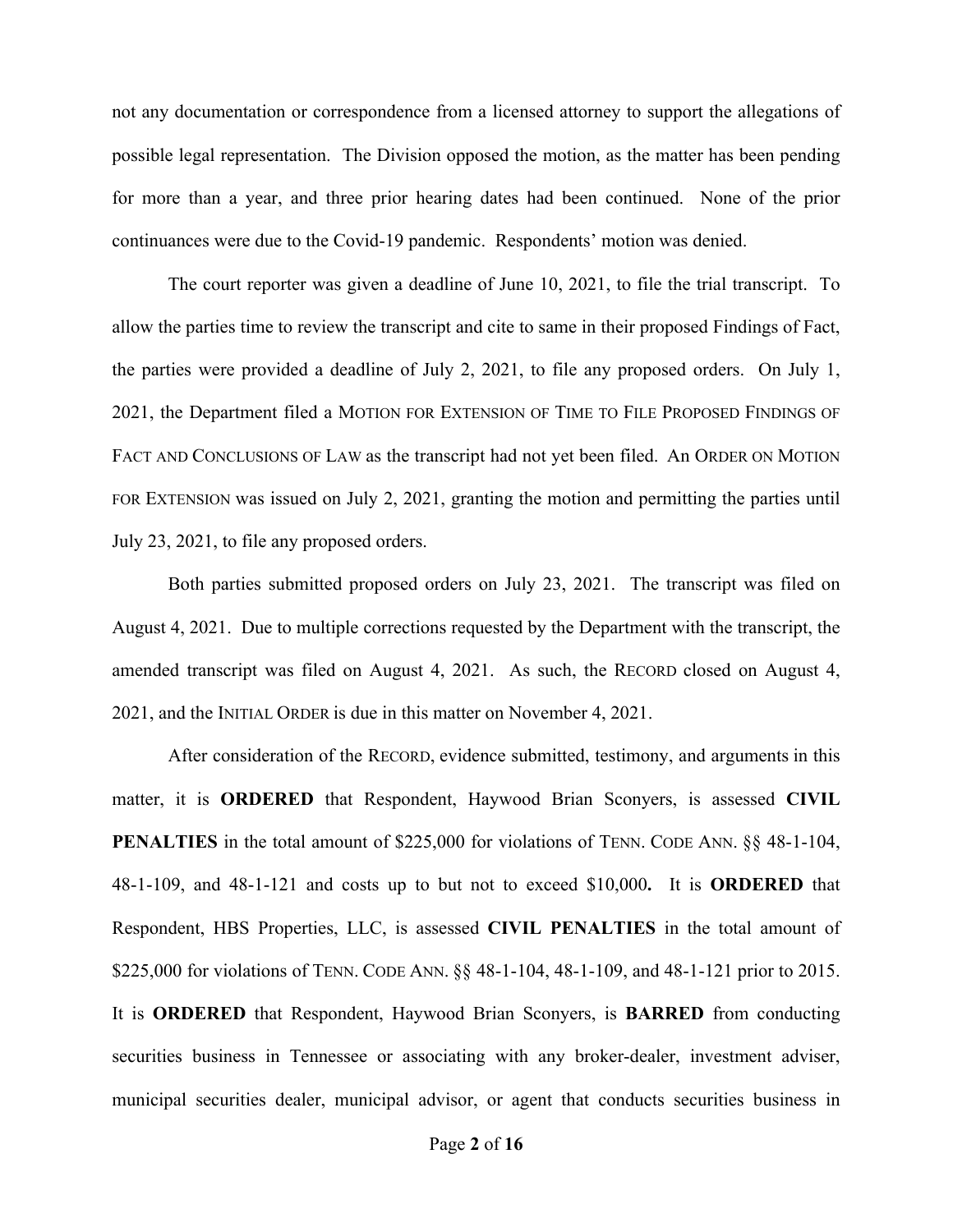Tennessee. Respondent, Haywood Brian Sconyers, shall **CEASE AND DESIST** from offering or selling securities, registered or not, in, from, or into the State of Tennessee. These determinations are based upon the following Findings of Fact and Conclusions of Law.

## **SUMMARY OF THE EVIDENCE**

Elisha Michelle Stone, Director of the Financial Services Investigations Unit; James

Tracy Ledbetter, investor; and Russell Crouch, investor, testified on behalf of the Division. No

witnesses testified on behalf of Respondents.

Twenty-two exhibits were entered into evidence during the hearing. The following exhibits were marked into the record:

- 1. Referral from the Securities Exchange Commission, August 31, 2015
- 2. Order of Investigation, October 14, 2015
- 3. Registration documentation for Division for Respondents
- 4. Collective: Articles of Organization for Jedd Land Company, LLC, March 18, 2008; Amended and Restated Articles of Organization of Jedd Land Company, LLC, December 8, 2008; Certificate of Amended and Restated Articles of Organization of Jedd Land Company, LLC, December 5, 2008; Articles of Amendment to Articles of Organization for HBS Properties, LLC, January 1, 2011; Certification of Administrative Dissolution, August 9, 2014
- 5. Collective: Affidavit of Marilyn Martin with attachments
- 6. Collective: Securities Division Investor Complaint of Susan Duensing, April 28, 2016, with attachments
- 7. Collective: Securities Division Investor Complaint of Thomas Duensing, April 26, 2016, with attachments
- 8. Collective: Affidavit of Edward Jack with attachments
- 9. Collective: Securities Division Investor Complaint of Marla Strauss, May 21, 2016, with attachments
- 10. Collective: Securities Division Investor Complaint of James Rosenberg, May 3, 2016, with attachments
- 11. Collective: Affidavit of Kurt Maas with attachments
- 12. Promissory Note between Alison Boynton Ledbetter and J. Tracy Ledbetter and Respondent, April 7, 2009, for \$400,000
- 13. Promissory Note between Mr. and Mrs. Ledbetter and Respondent, June 12, 2009, for \$150,000
- 14. Renasant Bank wire transfer from Mr. and Mrs. Ledbetter to Respondent, May 27, 2009, for \$100,000
- 15. Promissory Note between Mr. and Mrs. Ledbetter and Respondent, July 1, 2009, for \$150,000
- 16. Promissory Note between Mr. and Mrs. Ledbetter and Respondent, August 1, 2009, for \$50,000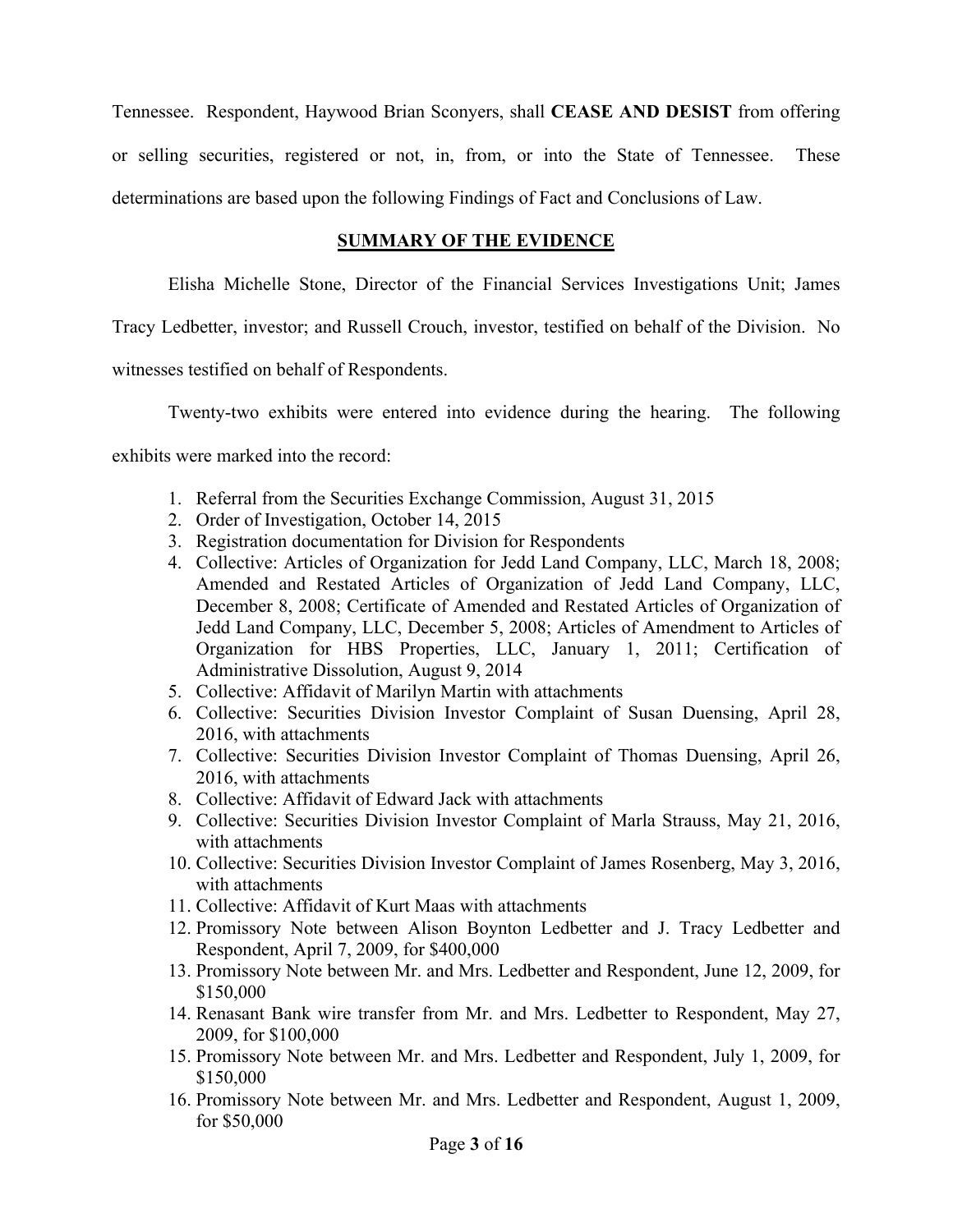- 17. Promissory Note between Mr. and Mrs. Ledbetter and Respondent, September 1, 2009, for \$120,000
- 18. Promissory Note between Mr. and Mrs. Ledbetter and Respondent, October 9, 2009, for \$100,000
- 19. Promissory Note between Mr. and Mrs. Ledbetter and Respondent, November 19, 2009, for \$80,000
- 20. Affidavit of Mr. and Mrs. Ledbetter, August 15, 2016
- 21. Bridge Note between Russell and Jenny Crouch and Respondent, January 15, 2015, for \$25,000
- 22. Securities Division Investor Complaint for Russell Crouch, May 3, 2016

#### **FINDINGS OF FACT**

1. Respondent, Haywood Brian Sconyers, (assigned Central Registration Depository Number ("CRD" #) 4223390 by the Financial Industry Regulatory Authority ("FINRA")) was registered in Tennessee as an investment advisor representative from November 27, 2006, to May 7, 2014.

2. Mr. Sconyers was a resident of Tennessee during the time he was registered as an investment advisor representative.

3. Respondent, HBS Properties, was formed by Mr. Sconyers in Tennessee on April 1, 2008, under the name of Jedd Land Company, LLC, and dissolved on August 9, 2014.

4. SW Real Income Fund, LLC wholly owned Jedd Land Company, LLC and HBS Properties, while the two (2) companies existed from approximately 2008 to 2014. SW Real Income Fund, LLC was previously registered with the Secretary of State from August 5, 2008, to August 8, 2010, after which its status was revoked.

5. HBS Properties, LLC was not a registered security with the United States Securities and Exchange Commission ("SEC") nor the Division at the time the promissory notes were made. Additionally, neither HBS Properties, nor any of its subsidiaries or affiliates, were notice filed as registered offerings with the Division, including but not limited to the following: HBS Properties; Sconyers & Company, LLC; HBS Multifamily Managers, LLC; HBS Polaris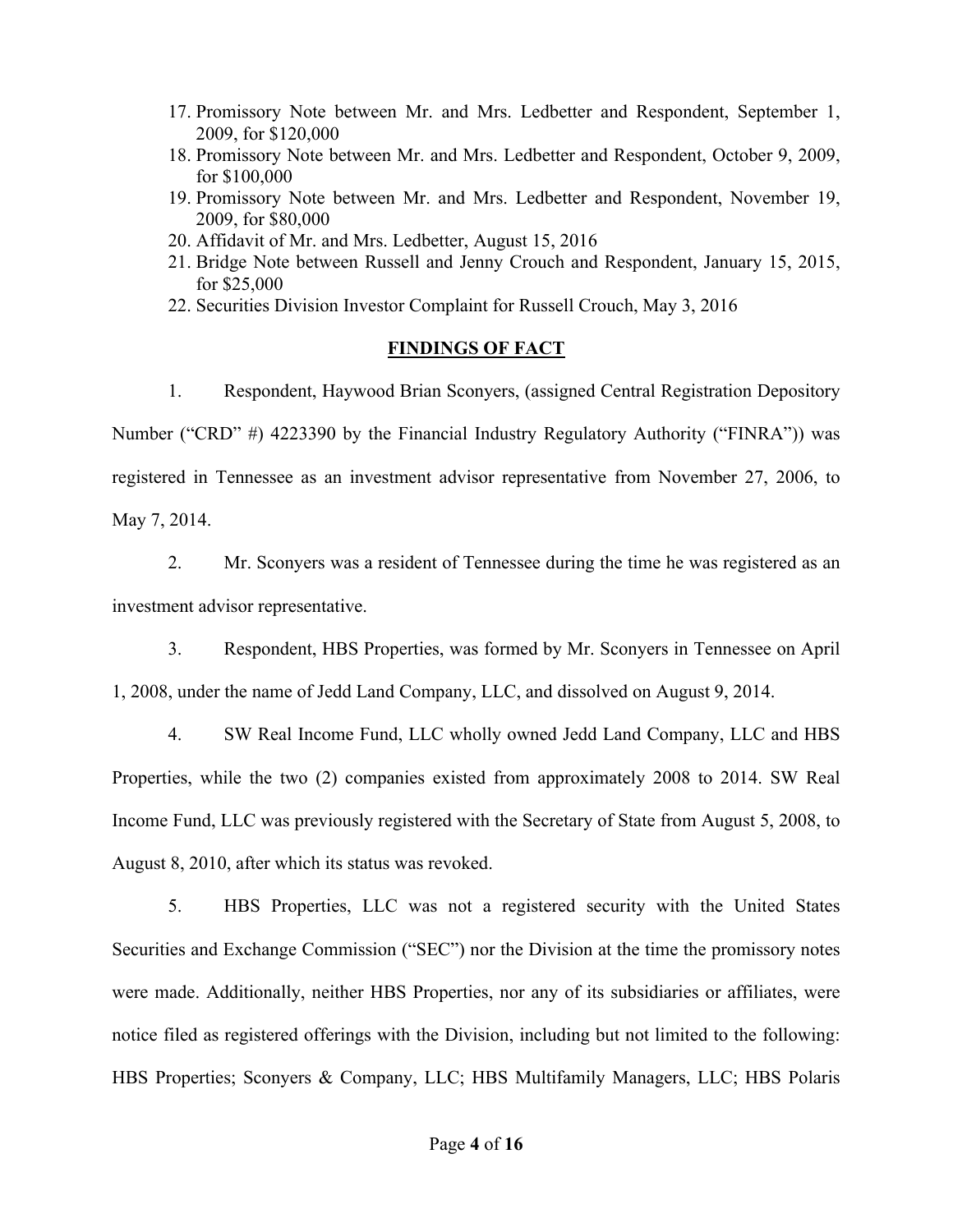Bridge Financing, LLC; HBS Multifamily Investments, LLC; HBS Troy, LLC; and SW Real Income Fund.

6. At all times mentioned hereto, Respondents were never registered as a brokerdealer or agent in Tennessee. At all times mentioned hereto, HBS Properties, LLC employed Mr. Sconyers, who was acting as an unregistered agent when he sold unregistered securities to the nine individuals who filed Investor Complaint with the Division.

7. On August 31, 2015, Petitioner received a referral from the United States Securities Exchange Commission ("SEC") informing Petitioner that numerous investors had submitted complaints against Mr. Sconyers. EXHIBIT 1.

8. On October 14, 2015, Petitioner entered Order of Investigation No. 2015- 0008 to initiate an investigation against Respondents. EXHIBIT 2.

9. During the investigation, Petitioner received and investigated complaints from nine investors that stated they had signed promissory notes with Respondents, had paid money to Respondents in accordance with the promissory notes, but had not received full payment due them according to the promissory notes. *See* EXHIBITS 5-11, 22.

10. Among those who filed complaints against Respondents was James Tracey Ledbetter. Mr. Ledbetter and his wife, Alison Boynton Ledbetter, entered into multiple promissory notes with Respondents in the amount of \$1,000,000.00. EXHIBITS 12-13, 15-19. Mr. Ledbetter estimated he paid Respondents \$980,000 as some of the promissory notes were discounted. Respondents paid Mr. and Mrs. Ledbetter various interest payments which totaled approximately \$150,000.

11. On or about August 19, 2010, Respondents sold \$400,000 of unregistered securities to Marilyn Martin while in Tennessee. \$130,000 was a promissory note investment Jedd Land signed by "H. Brian Sconyers, President" on November 1, 2010. The promissory note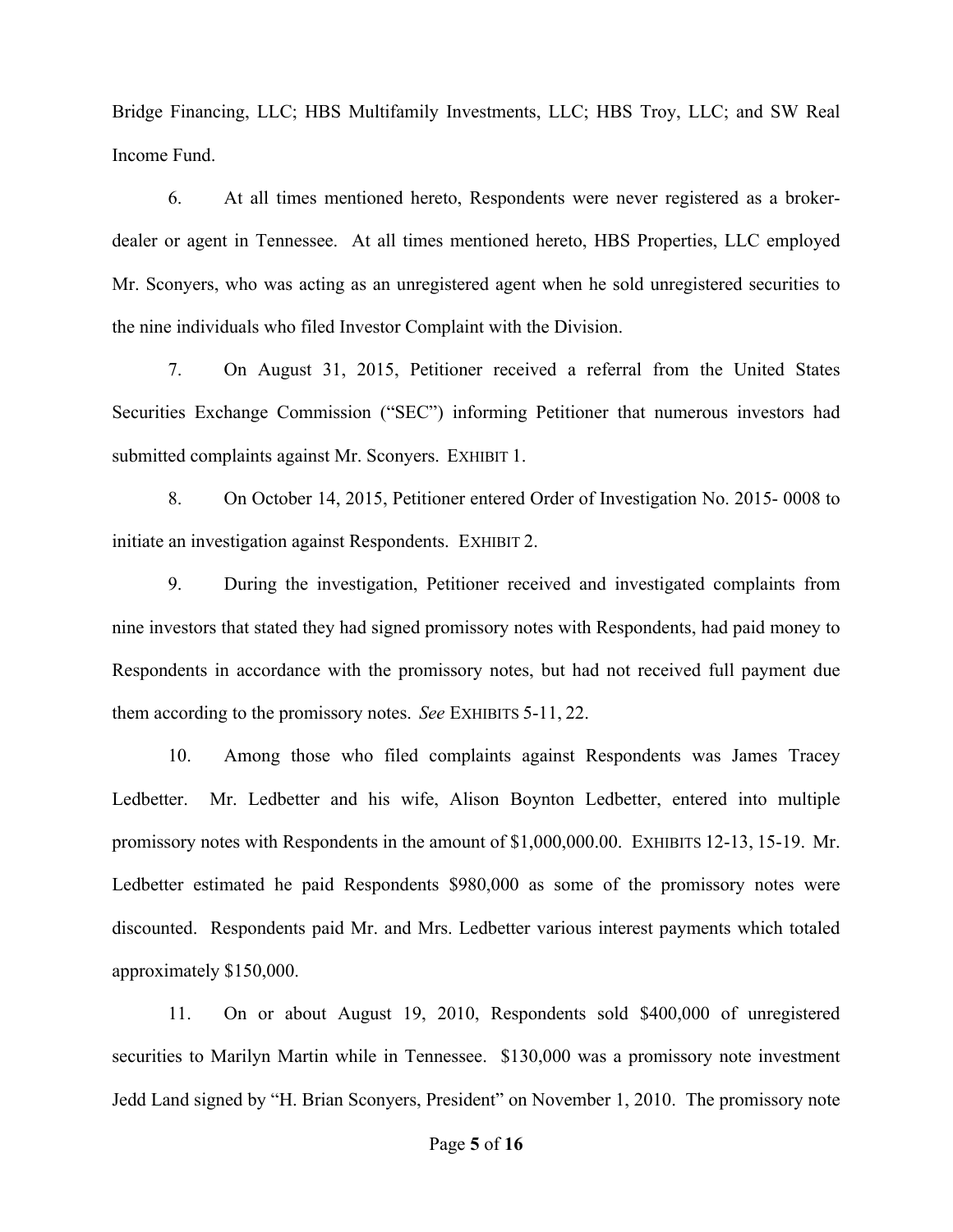stated Ms. Martin would receive 8% interest per year. \$100,00 was through a Subscription Agreement signed by Mr. Sconyers as the Managing Member of HBS Multifamily Investments and by Ms. Martin on May 15, 2012. Said Subscription Agreement states the company is an "accredited investor" within the meaning of the Securities and Exchange Commission under the 1933 Act. On August 14, 2014, Mr. Sconyers sent Ms. Martin a letter with the letterhead of HBS Multifamily Managers. The letter promises monthly statements will be sent and they intend "to make steady dividend payments". After neither payments nor statements were received, Ms. Martin requested to close all accounts. The October 5, 2015, letter from Mr. Sconyers to Ms. Martin requested to liquidate her accounts, Mr. Sconyers wrote, "Because, you did not fully understand the investment, our board approved the sale of your account." Ms. Martin never received the return of any principal but did receive some interest payments. COLLECTIVE EXHIBIT 5.

12. On or about January 1, 2011, Respondents sold \$130,000 in an unregistered promissory note to Marla Strauss. Respondents were to pay Ms. Strauss interest and principle on September 30, 2013. An undated itemized statement of account provided by HBS Properties, LLC to Ms. Strauss shows the initial investment and note subscription with accrued interest.<sup>1</sup> The balance of the account as of May 31, 2015, is alleged to be \$268,840.66. In her Securities Division Investor Complaint on May 21, 2016, Ms. Strauss wrote, "Nothing has been paid to date." COLLECTIVE EXHIBIT 9.

13. On approximately December 29, 2010, Respondents sold Susan Duensing an unregistered security memorialized via a note. The "Particular Terms" section of the note state Ms. Duensing had made a loan to the company through the promissory note. Ms. Duensing paid Respondents \$54,704.28 that was to be valued at \$71,115.56 on February 9, 2011. The term of

<sup>&</sup>lt;sup>1</sup> The statement lists an additional investment of \$50,000 was received on August 31, 2011, but no subsequent security was submitted.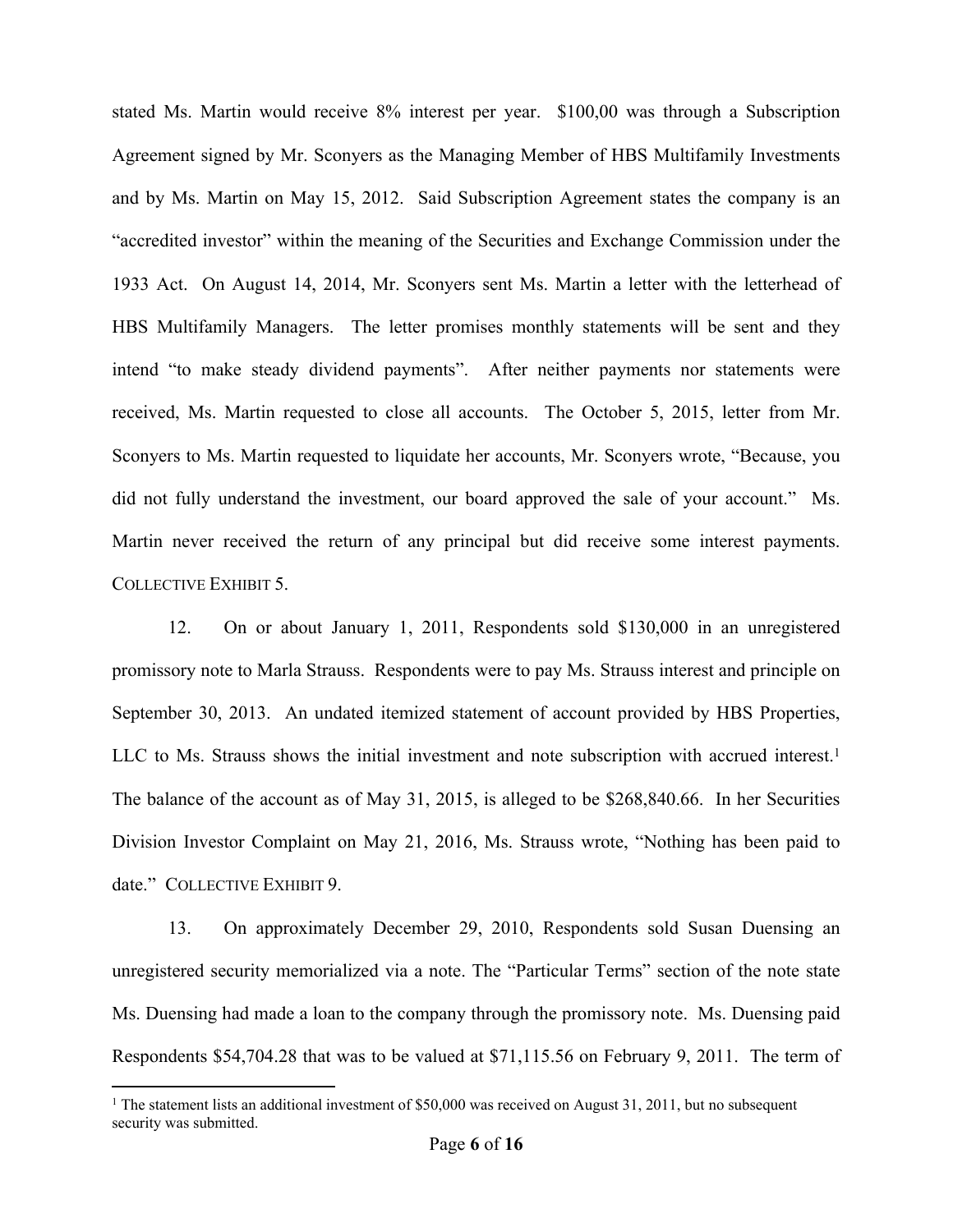the loan was three years. An undated document states HB Sconyers and Company had "equity in real property appraised at four times the issue amount." Ms. Duensing received some monthly distributions which were paid into her IRA account with a different entity although the specific amount of interest paid is not provided. COLLECTIVE EXHIBIT 6.

14. On or about August 18, 2011, Respondents sold unregistered securities to Thomas Duensing. On the Investor Information page of the security, Mr. Duensing listed his employer as "Thomas R. Duensing & Assoc., Ltd" and the nature of the business as "Financial Services." Mr. Duensing provided \$30,000 to Respondents in return for principle and interest, which was memorialized via a note valued at \$39,000. He was to be paid 30% of his investment via monthly distributions. An HBS Properties, llc (*sic)* Balance Sheet, November 27, 2012, listed the total assets of the company at \$10,750,996.00. COLLECTIVE EXHIBIT 7.

15. In approximately September 2011, Respondents sold James Rosenberg \$50,000 of unregistered securities. An Itemized Statement of Account, Demand Notes was sent to Mr. Rosenberg in June 2015. The letterhead states "HBS Properties, LLC, a division of SW Real Income Fund LLC" and states the company is "Managed by: H B Sconyers and Company, LLC, Brian Sconyers." With accrued interest, the statement lists the account at a value of \$94,500.49 as of May 31, 2015. On his Investor Complaint to the Division, Mr. Rosenberg wrote Mr. Sconyers told him there "was no risk because property was worth more than the amount being borrowed by a large amount. Brian Sconyers sent statements showing value of investment and interest which were never paid. He misled/lied relative to value of property, timing of repayment and interest. Lied regarding amount of money owed. Lied regarding his supposed repayment to bank and others. All monies should have been repaid years ago, none has. He lied in person, on the phone and via written materials." COLLECTIVE EXHIBIT 10.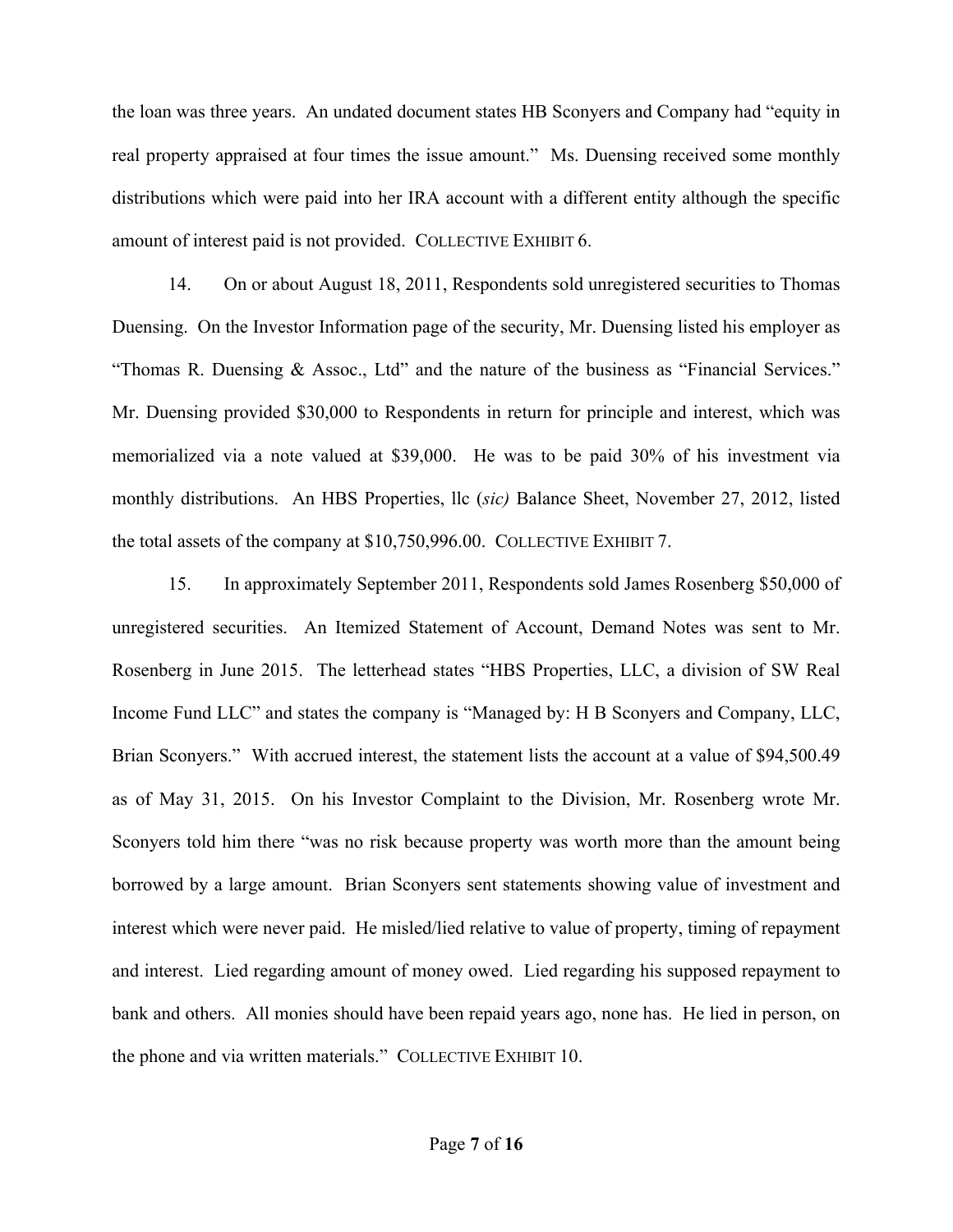16. In approximately September 2010, Respondents sold Edward Jack \$200,000 of unregistered securities on a 3-year promissory note and a 30% discount on the investment, which placed Mr. Jack's equity at \$260,000. Mr. Jack sent Respondents \$200,000 on August 23, 2010. Mr. Jack received interest payments immediately until May 2013; the amount paid to Mr. Jack was not provided. Respondents told Mr. Jack there was little risk since the property in which the money would be invested was valued at \$4,000,000. COLLECTIVE EXHIBIT 8.

17. In approximately December 2010, Respondents sold Kurt Maas \$50,000 of unregistered securities on a 3-year promissory note with a 30% discount on the investment, which placed Mr. Maas' equity at \$65,000. The note was to pay monthly dividends of 8% annually. Mr. Maas received monthly dividend payments from January 2011 to October 2013; no amount is provided. After the promissory note matured in September 30, 2013, Mr. Maas emailed Mr. Sconyers on March 3, 2014, regarding payment. Mr. Sconyers replied on the same day, stating he would provide a written answer to all questions; no written response was provided. COLLECTIVE EXHIBIT 11.

18. Russell Lee Crouch and his wife, Jenny Crouch, entered into a promissory note on January 15, 2015, with Respondents and paid \$25,000 to Respondents as a Bridge Note. EXHIBIT 21. The terms of the note provided that the entire loan plus interest of at least \$2,500 would be repaid on July 15, 2015. Mr. and Mrs. Crouch received repayment of a few hundred dollars from Respondents after the promissory note became due.

19. At the top of each promissory note entered into between Respondents and the investors, it states in bold print, "THIS PROMISSORY NOTE HAS NOT BEEN REGISTERED UNDER THE SECURITIES ACT OF 1933, AS AMENDED (THE "SECURITIES ACT"), OR THE SECURITIES LAWS OF ANY STATE."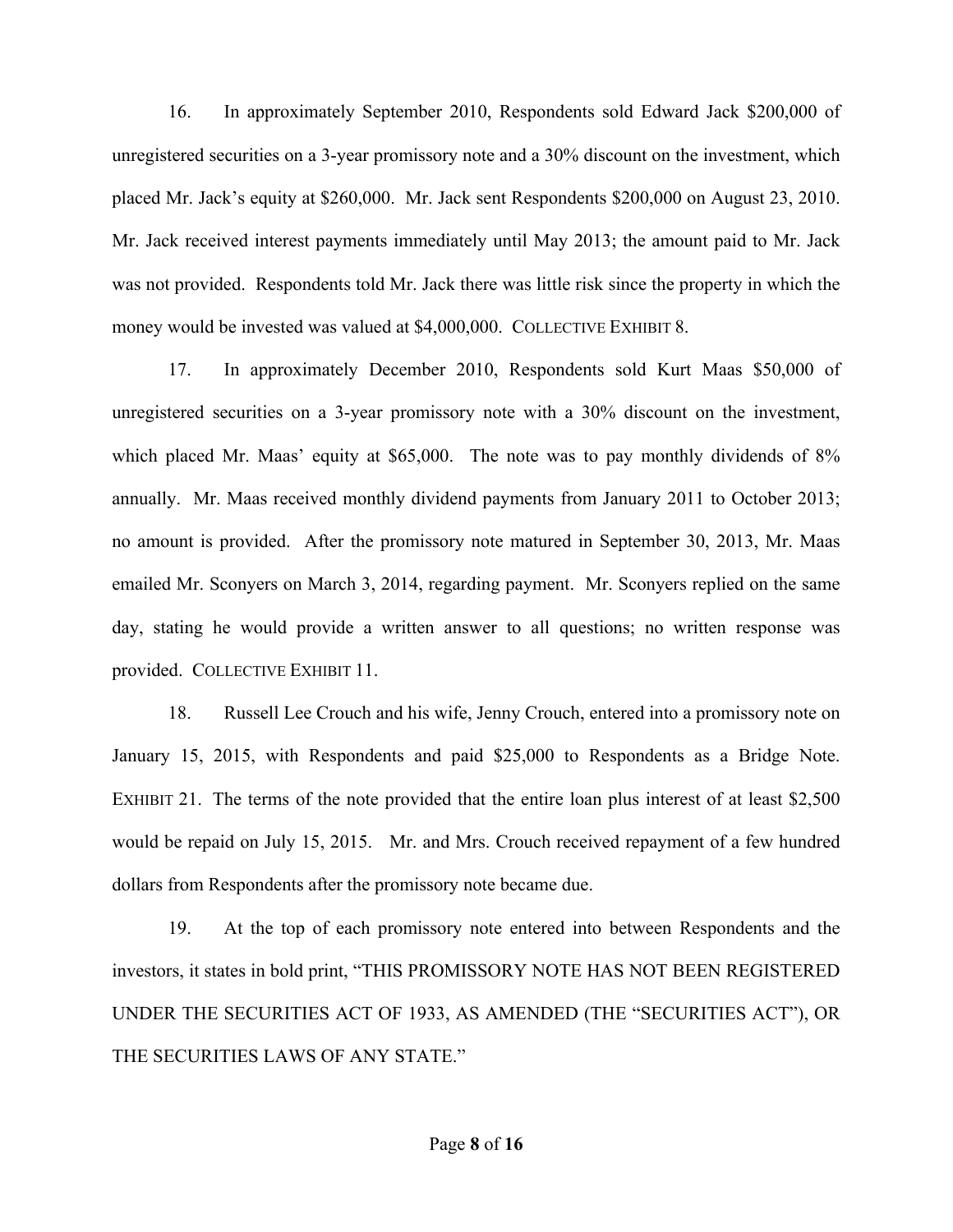20. The Director of Financial Services Investigation Unit, Elisha Michele Stone ("Director Stone"), concluded that Respondents violated Tennessee securities law, misled investors, and should be barred from the securities industry in Tennessee to protect Tennessee investors.

21. A promissory note is a security.

22. Securities are required to be registered with Petitioner.

23. The promissory notes at issue were not registered nor exempted from registration.

24. Respondents were not registered to sell securities in Tennessee, and registration is required to sell securities in Tennessee.

#### **APPLICABLE LAW**

1. The Tennessee Securities Act of 1980 ("Act"), TENN. CODE ANN. § 48-1-101, *et. seq.,* places the responsibility for the administration of the Act on the Commissioner of the Department. The Division is the lawful agent through which the Commissioner administers the Act pursuant to TENN. CODE ANN. § 48-1-115, and it is authorized to bring this action based on the finding that such action is in the public interest, necessary for the protection of investors, and consistent with the purposes fairly intended by the policy and provisions of the Act, pursuant to TENN. CODE ANN. §§ 48-1-112 and 48-1-116.

2. TENN. CODE ANN. § 48-1-102(20)(A), formerly TENN. CODE ANN. § 48-2-102(16),

provides the following applicable definition:

"Security" means any note, stock, treasury stock, bond, debenture, evidence of indebtedness, a life settlement investment or any fractional or pooled interest in a life insurance policy or life settlement investment, certificate of interest or participation in any profit-sharing agreement, collateral-trust certificate, preorganization certificate or subscription, transferable share, investment contract, voting-trust certificate, certificate of deposit for a security, certificate of interest or participation in an oil, gas, or mining title or lease or in payments out of production under such a title or lease; or, in general, any interest or instrument commonly known as a "security," or any certificate of interest or participation in, temporary or interim certificate for, receipt for, guarantee of, or warrant or right to subscribe to or purchase, any of the foregoing.

#### Page **9** of **16**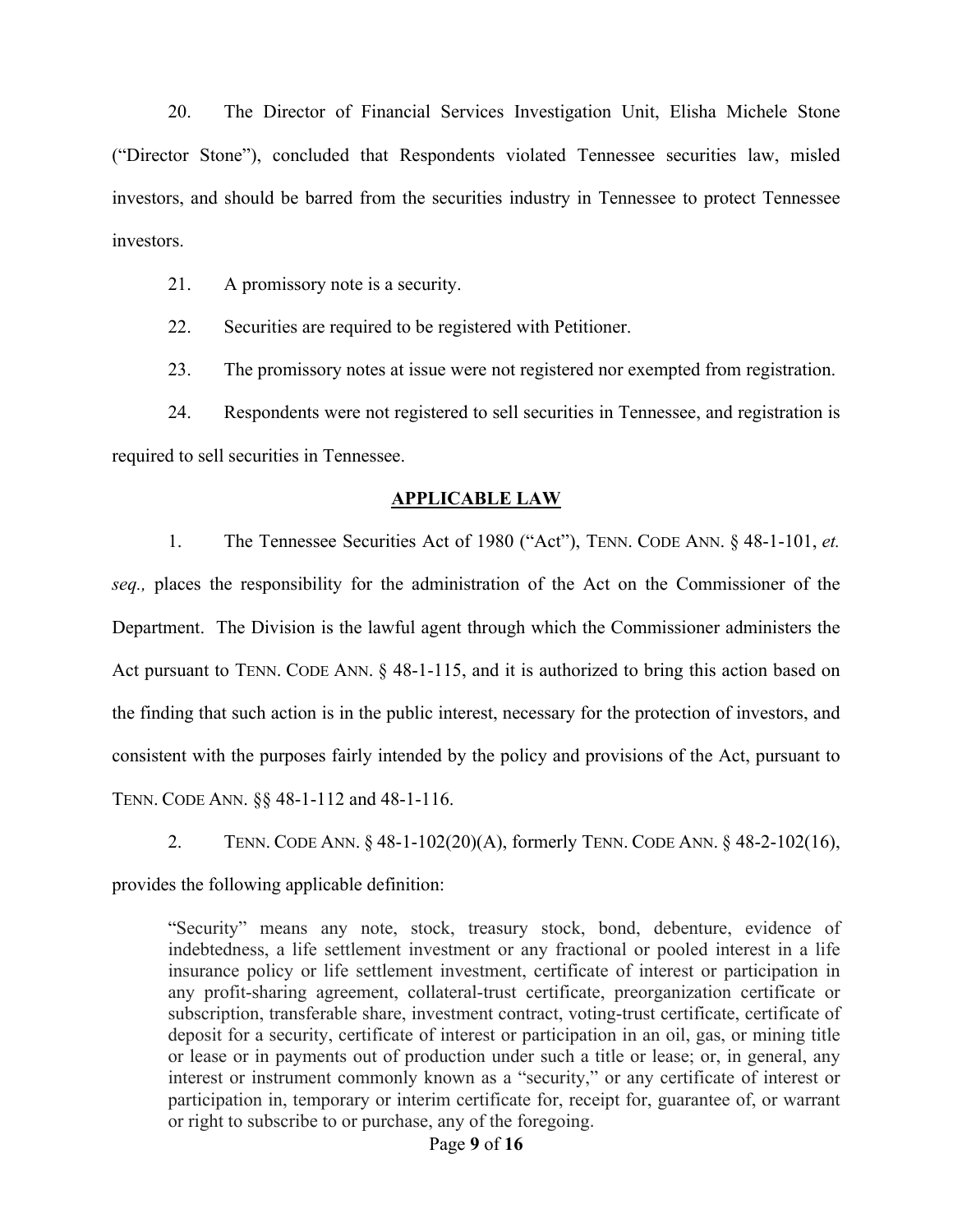3. TENN. CODE ANN. § 48-1-109 prior to being amended on May 18, 2017, and

formerly TENN. CODE ANN. § 48-2-109 prior to 2012, states:

- (a) It is unlawful for any person to transact business from or in this state as a broker-dealer or agent unless such person is registered as a broker-dealer or agent under this part, except that:
	- (1) A bank shall be exempt from registration as a broker-dealer to the extent its activities are excepted under either the definition of "broker" in  $\S$  3(a)(4)(B) of the Securities Exchange Act of 1934 or the definition of "dealer" in  $\S$  3(a)(5)(C) of the Securities Exchange Act of 1934;
	- (2) A person who limits such person's activity as a broker-dealer to acting solely as a broker-dealer with regard to charitable gift annuities, as that term is defined by § 56-52-102, shall be exempt from registration as a broker-dealer;
	- (3) A person who limits such person's activity as an agent to acting solely as an agent on behalf of a person who is eligible for the exemption from broker-dealer registration in subdivision (a)(2) shall be exempt from registration as an agent
- (b) It is unlawful for any broker-dealer to employ an agent to transact business as an agent unless the agent is registered under this part. The registration of an agent is not effective during any period when the agent is not associated with a particular broker-dealer registered under this part. When an agent begins or terminates a connection with a broker-dealer, or begins or terminates those activities which make such person an agent, both the agent and the broker-dealer shall promptly notify the commissioner.
- . . .
- (e) The commissioner may, after notice and an opportunity for a hearing under the Uniform Administrative Procedures Act, compiled in title 4, chapter 5, impose a civil penalty against any person found to be in violation of this section, or any regulation, rule or order adopted or issued under this section, in an amount not to exceed ten thousand dollars (\$10,000) per violation.
- 4. TENN. CODE ANN. § 48-1-124, prior to being amended on May 18, 2017, and

formerly TENN. CODE ANN. § 48-2-124 prior to 2012, establishes:

(a) This part applies to persons who buy or sell securities from, in or into this state, or who give or receive advice concerning the purchase or sale of securities from, in, or into this state.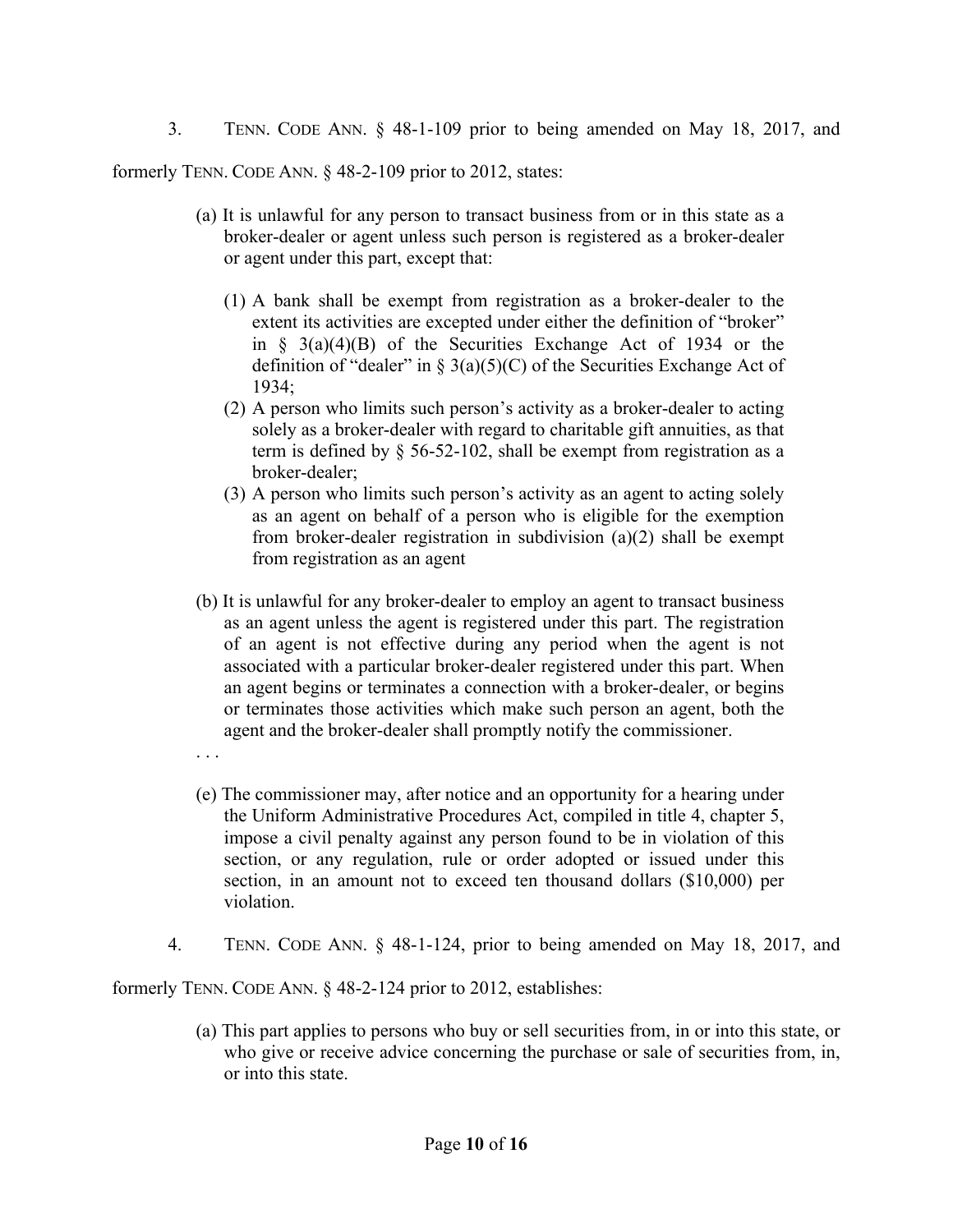- (b) For the purpose of this section, a purchase or sale is made in this state, whether or not either party is then present in this state, when an offer to purchase or sell a security is accepted in this state.
- 5. TENN. CODE ANN. § 48-1-104, prior to being amended on May 18, 2017, and

formerly TENN. CODE ANN. § 48-2-104 prior to 2012, provides:

- (a) It is unlawful for any person to sell any security in this state unless:
	- (1) It is registered under this part;
	- (2) The security or transaction is exempted under § 48-1-103; or
	- (3) The security is a covered security.

(b) The commissioner may, after notice and opportunity for a hearing under the Uniform Administrative Procedures Act, compiled in title 4, chapter 5, impose a civil penalty against any person found to be in violation of this section, or any regulation, rule or order adopted or issued under this section in an amount not to exceed ten thousand dollars (\$10,000) per violation.

6. TENN. CODE ANN. § 48-1-124, prior to being amended on May 18, 2017, and

formerly TENN. CODE ANN. § 48-2-124 prior to 2012, establishes:

- (a) This part applies to persons who buy or sell securities from, in or into this state, or who give or receive advice concerning the purchase or sale of securities from, in, or into this state.
- (b) For the purpose of this section, a purchase or sale is made in this state, whether or not either party is then present in this state, when an offer to purchase or sell a security is accepted in this state.
- 7. TENN. CODE ANN. § 48-1-121, prior to being amended on May 18, 2017, and

formerly TENN. CODE ANN. § 48-2-121, prescribes:

- (a) It is unlawful for any person, in connection with the offer, sale or purchase of any security in this state, directly or indirectly, to:
	- (1) Employ any device, scheme, or artifice to defraud;
	- (2) Make any untrue statement of a material fact or omit to state a material fact necessary in order to make the statements made, in the light of the circumstances under which they are made, not misleading; or
	- (3) Engage in any act, practice, or course of business which operates or would operate as fraud or deceit upon any person.
- (b) It is unlawful for any person who receives any consideration from another person primarily for advising the other person as to the value of securities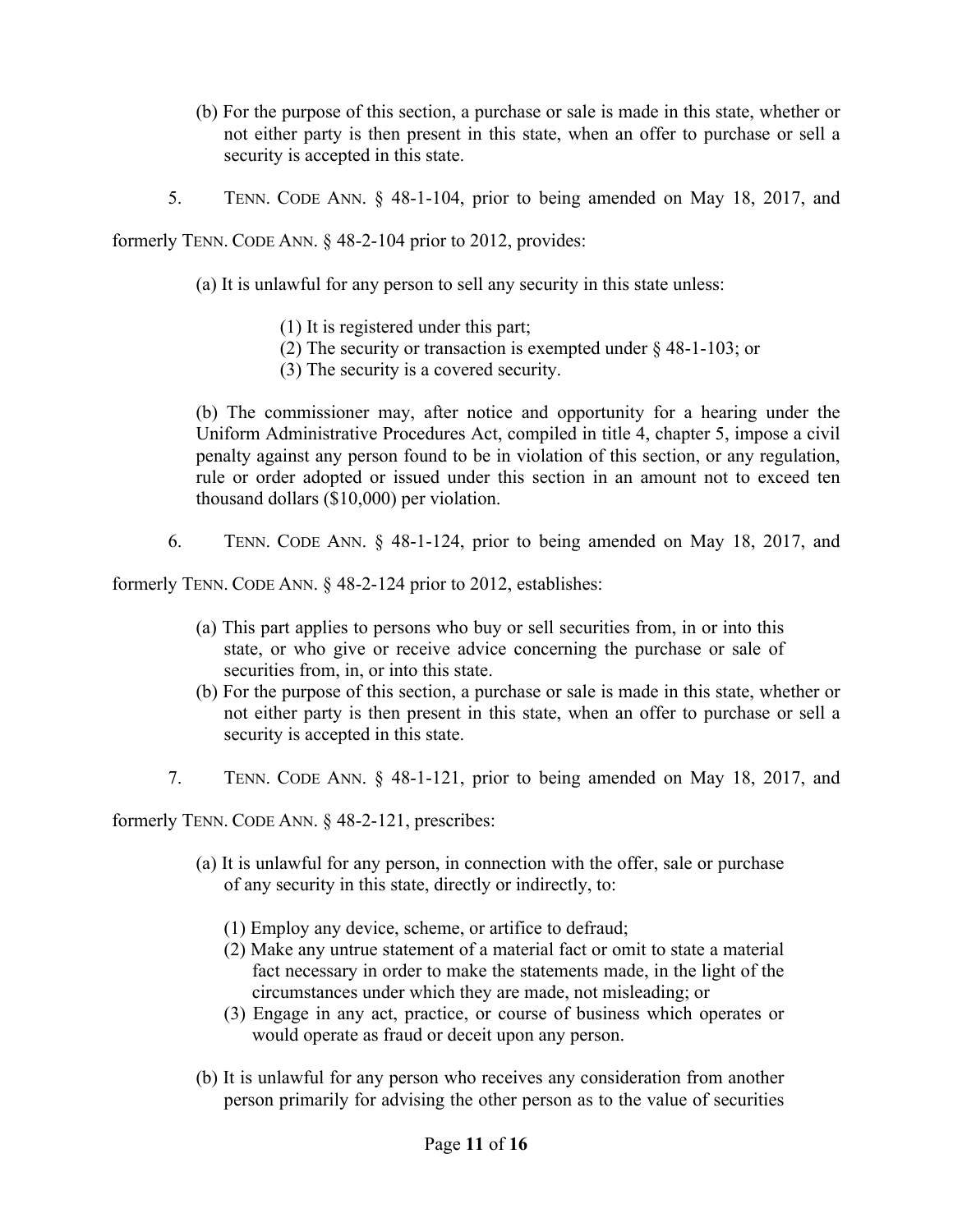or their purchase or sale, whether through the issuance of analyses or reports or otherwise, in this state, to:

. . .

. . .

- (3) Take or have custody of any securities or funds of any client except as the commissioner may be rule permit or unless the person is licensed as a broker-dealer under this part.
- (d) The commissioner may, after notice and opportunity for a hearing under the Uniform Administrative Procedures Act, compiled in title 4, chapter 5, impose a civil penalty against any person found to be in violation of this section, or any regulation, rule or order adopted or issued under this section, in an amount not to exceed five thousand dollars (\$5,000) per violation.

#### **ANALYSIS AND CONCLUSIONS OF LAW**

During the timeframe applicable for the securities in question, HBS Properties, LLC (previously Jedd Land Company, LLC) was a Tennessee Limited Liability Company. It was wholly owned by SW Real Income Fund. SW Real Income Fund's sole holding was HBS Properties, LLC. The sole managing member of HBS Properties, LLC was Haywood Brian Sconyers. For all intents and purposes, Haywood Brian Sconyers and HBS Properties, LLC were the same entity.

Page **12** of **16** Mr. Sconyers alleges in his proposed findings that he sold HBS Properties and has not been affiliated with HBS Properties since 2015. Respondent did not submit any documentation to support this assertion. Respondent did not raise this defense at the hearing or prior to submitting his proposed findings on July 23, 2021. Respondent accepted service on behalf of himself and HBS Properties when the NOTICE OF HEARING AND CHARGES was filed on May 1, 2020. Respondent, through counsel and individually, has been actively involved in this case since its inception. Even if taken as factual that Respondent has not been associated with HBS Properties since 2015, Respondent acknowledges he was affiliated with them prior to this date. As such, he is liable as the sole member of said entity for the actions of HBS Properties prior to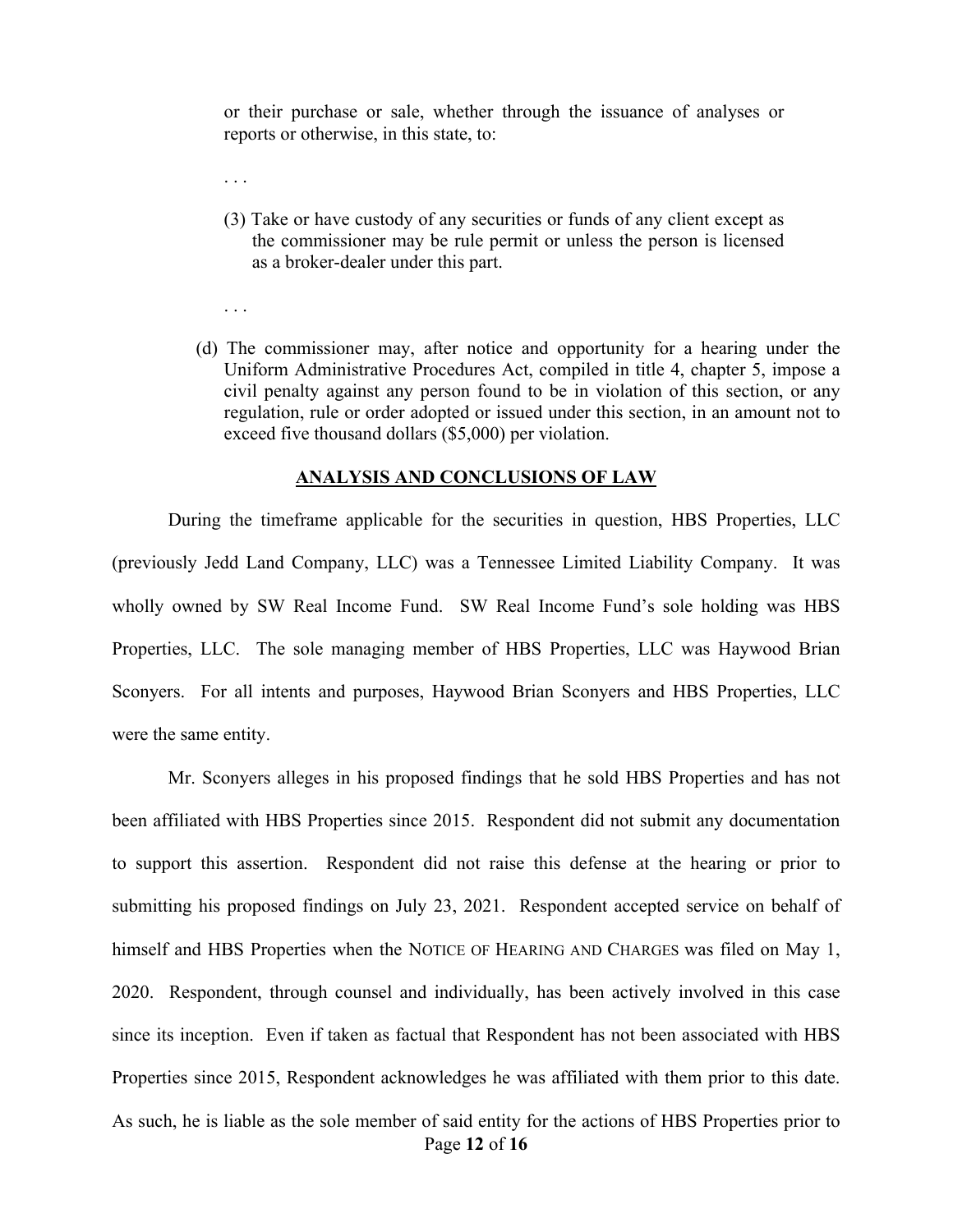2015. The promissory notes in question were all signed by Respondent and were all signed prior to 2015. The assertion that Mr. Sconyers has "a full release of any and all liability" from "all investors" is not supported by any oral testimony or documents submitted into evidence.

While only two of the seven investors who filed complaints against Respondents testified at the hearing, the other seven complaints with attachments were admitted as hearing exhibits without objection. Evidence "may be admitted if it is of a type commonly relied upon by reasonably prudent men in the conduct of their affairs." TENN. CODE ANN. § 4-5-313(1). The Division's Investor Complaints were used by the Division in their investigation of Respondents and are commonly used in the course of the Division's business conduct. Respondents had notice through the NOTICE OF HEARING AND CHARGES filed on May 1, 2020, and through the WITNESS AND EXHIBIT LIST filed on May 20, 2021, that the Division was relying up on the complainants and their submitted documents in proceeding with the allegations against Respondents. As such, the evidence as submitted through the Investor Complaints is accepted.

Respondents argue that all promissory notes signed stated that Respondent, Mr. Sconyers, was not a broker and that the investments were not registered. Respondents seems to argue that deceiving the investors into believing these two actions were not necessary excuses Respondents of the violations. This argument is baseless.

Respondents argue that when "the project went badly, I, in good faith, negotiated an exit that gave all investors a satisfactory position." A "satisfactory position" would be the return of their initial investment plus interest. Neither of the two investors who testified against Respondents nor the other seven who filed complaints against Respondents were provided with a return of their funds in any substantial way. The court fails to see how a loss of all money invested is a "satisfactory position". Regardless of the outcome of the investment and even if the investors would have been repaid their principle plus interest, the promissory notes were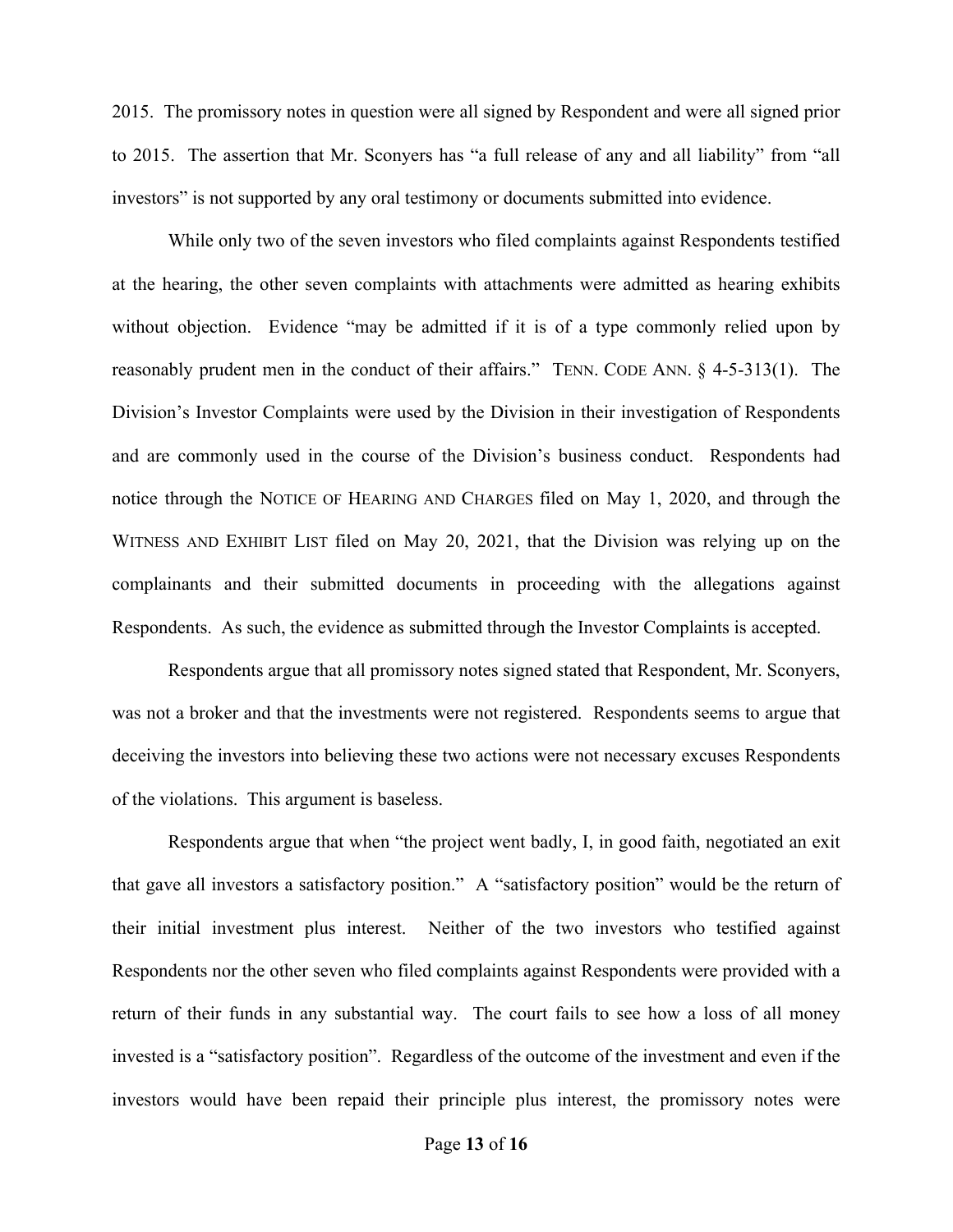securities that should have been registered. Mr. Sconyers, in performing these actions with the investors, should have been a licensed broker-agent or agent.

Respondents further argue that the investors were active investors who knew what they were doing. To the contrary, the fact that the investors would believe Respondents' statements that the promissory notes were not required to be registered or that Mr. Sconyers was not required to be a licensed broker in order to conduct the transactions prove that the investors were not savvy investors. The investors relied upon statements made by Respondents in investing their money with Mr. Sconyers.

Petitioner has proven by a preponderance of the evidence that Respondents sold securities in Tennessee while not registered to sell securities in Tennessee in violation of TENN. CODE ANN. § 48-1-109. Petitioner has proven by a preponderance of the evidence that Respondents sold unregistered securities in Tennessee in violation of TENN. CODE ANN. § 48-1-104. Petitioner has proven by a preponderance of the evidence that Respondents misled investors in violation of TENN. CODE ANN. § 48-1-121.

In determining the amount of the civil penalty assessed against Respondents, Respondents have failed to acknowledge any wrongful actions. By failing to do so, there is no evidence that Respondents will not engage in the same or similar conduct in the future. As such, the maximum civil penalty must be imposed in order to ensure Respondents receives a substantial economic deterrent for the violations. Petitioner has not filed an itemized bill of assessed costs.

Considering all relevant factors, it is **ORDERED** that Respondent, Haywood Brian Sconyers, is **ASSESSED** nine civil penalties of \$10,000 dollars for a total civil penalty of \$90,000 for violations of TENN. CODE ANN. § 48-1-109. It is **ORDERED** that Respondent, HBS Properties, LLC, is **ASSESSED** nine civil penalties of \$10,000 dollars for a total civil penalty of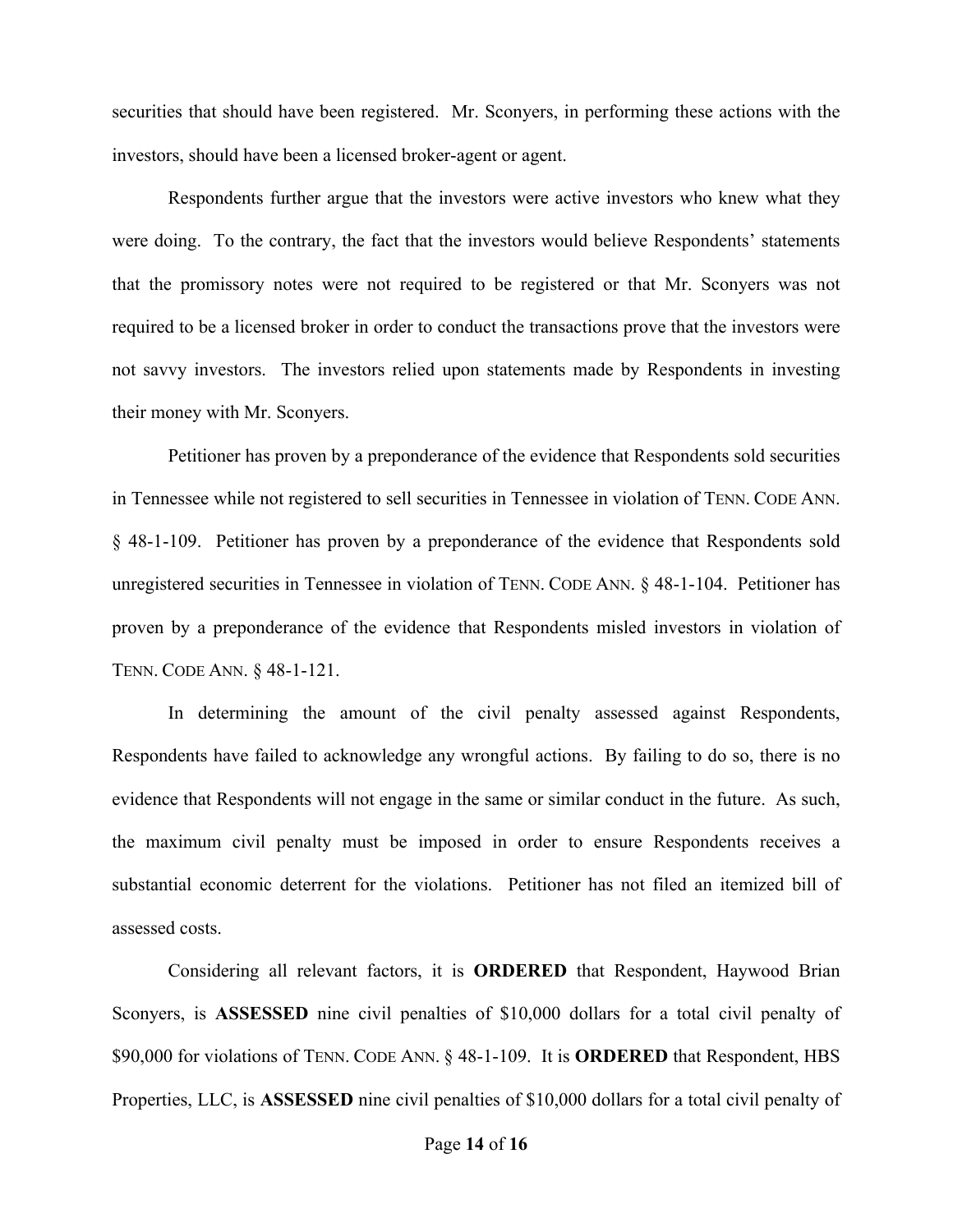\$90,000 for violations prior to 2015 of TENN. CODE ANN. § 48-1-109. Respondent, Haywood Brian Sconyers, is **ASSESSED** nine civil penalties of \$10,000 for a total civil penalty of \$90,00 for violations of TENN. CODE ANN. § 48-1-104. Respondent, HBS Properties, LLC, is **ASSESSED** nine civil penalties of \$10,000 for a total civil penalty of \$90,00 for violations of TENN. CODE ANN. § 48-1-104 prior to 2015. Respondent, Haywood Brian Sconyers, is **ASSESSED** nine civil penalties of \$5,000 for a total civil penalty of \$45,00 for violations of TENN. CODE ANN. § 48-1-121. Respondent, HBS Properties, LLC, is **ASSESSED** nine civil penalties of \$5,000 for a total civil penalty of \$45,00 for violations of TENN. CODE ANN. § 48-1- 121 prior to 2015. Respondent, Haywood Brian Sconyers, is **ASSESSED** costs of up to but not to exceed \$10,000. Payment of these civil penalties and costs are to be paid within thirty days after the entry of the INITIAL ORDER and the filing of the Final Bill of Costs by the Division with the Administrative Procedures Division.

It is **ORDERED** that Respondent, Haywood Brian Sconyers, is **BARRED** from conducting securities business in Tennessee or associating with any broker-dealer, investment adviser, municipal securities dealer, municipal advisor, or agent that conducts securities business in Tennessee. Respondent, Haywood Brian Sconyers, shall **CEASE AND DESIST** from offering or selling securities, registered or not, in, from, or into the State of Tennessee.

This INITIAL ORDER imposing sanctions against Respondent is entered to protect the public and investors in the State of Tennessee, consistent with the purposes fairly intended by the policy and provisions of the Law.

#### It is so **ORDERED**.

This INITIAL ORDER entered and effective this the **21st day of October, 2021**.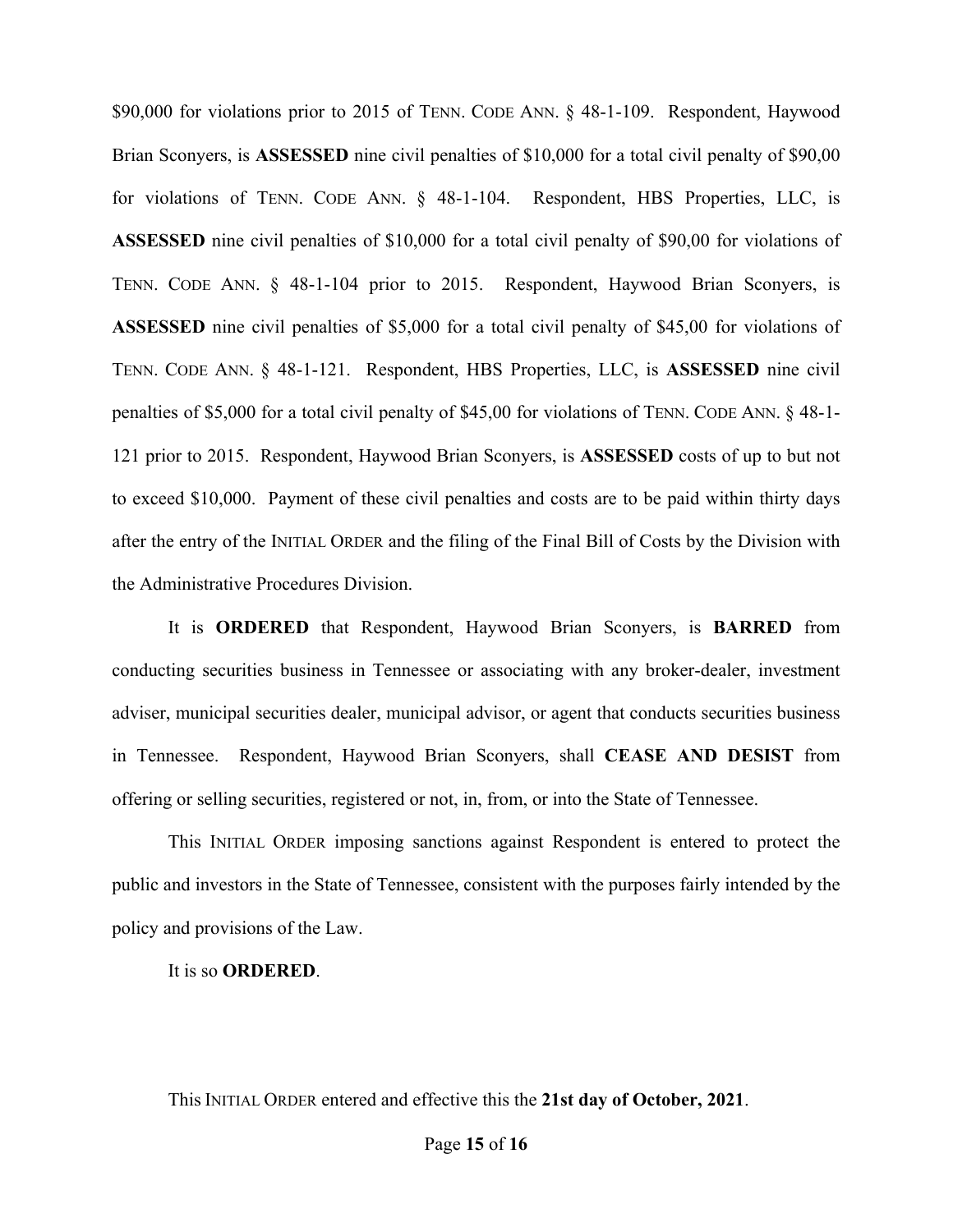Pacquild

CEAUDIA PADFIELD **ADMINISTRATIVE JUDGE ADMINISTRATIVE PROCEDURES DIVISION OFFICE OF THE SECRETARY OF STATE** 

Filed in the Administrative Procedures Division, Office of the Secretary of State, this the **21st day of October, 2021.**

HACKELFORD, DIRECTOR **ADMINISTRATIVE PROCEDURES DIVISION OFFICE OF THE SECRETARY OF STATE**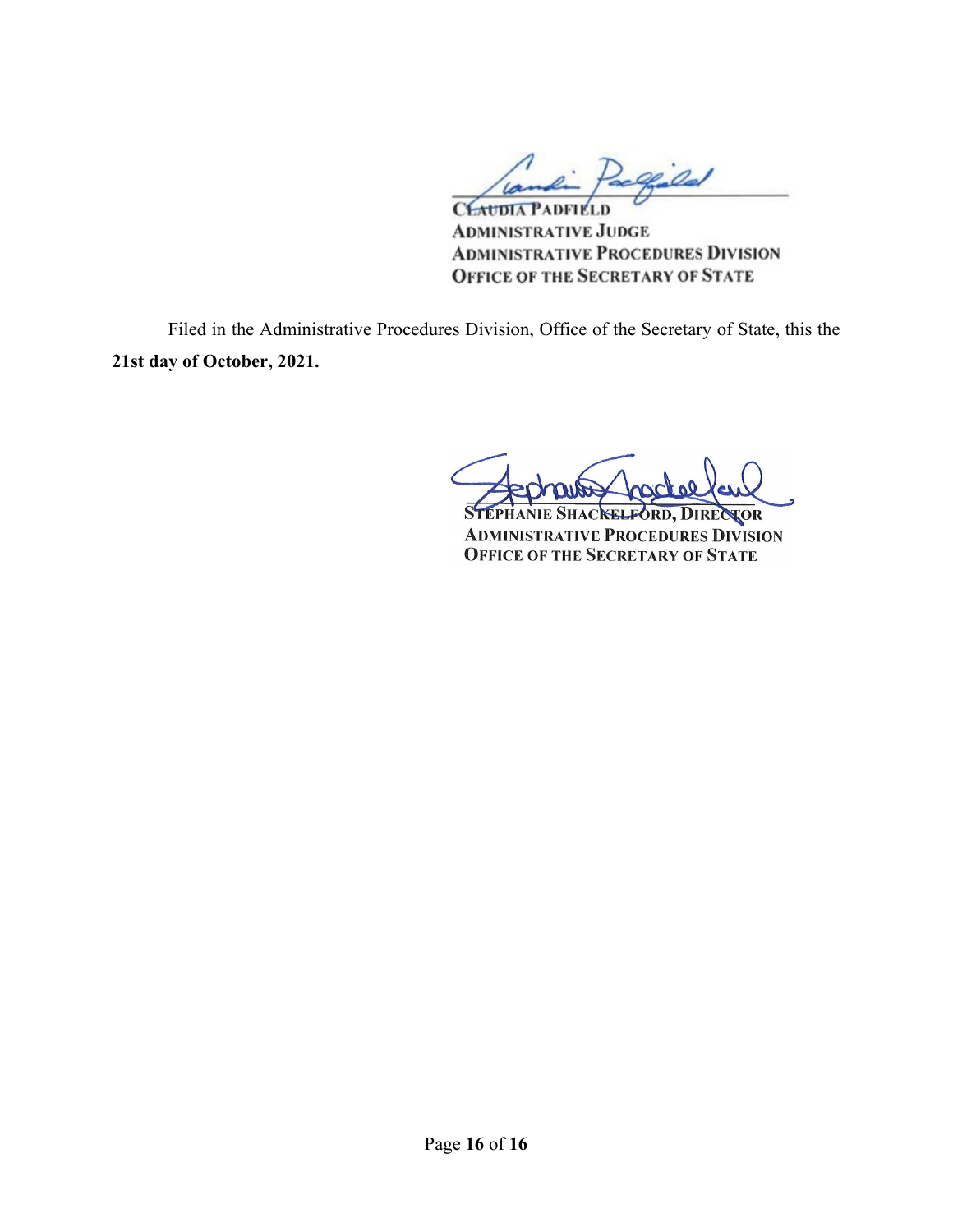# **IN THE MATTER OF: TENNESSEE DEPARTMENT OF COMMERCE AND INSURANCE V. HAYWOOD BRIAN SCONYERS AND HBS PROPERTIES, LLC.**

### **NOTICE OF APPEAL PROCEDURES**

#### **REVIEW OF INITIAL ORDER**

The Administrative Judge's decision in your case **BEFORE THE COMMISSIONER OF THE TENNESSEE DEPARTMENT OF COMMERCE AND INSURANCE** (**COMMISSIONER)**, called an Initial Order, was entered on **October 21, 2021.** The Initial Order is not a Final Order but shall become a Final Order unless:

1. **A Party Files a Petition for Reconsideration of the Initial Order:** You may ask the Administrative Judge to reconsider the decision by filing a Petition for Reconsideration with the Administrative Procedures Division (APD). A Petition for Reconsideration should include your name and the above APD case number and should state the specific reasons why you think the decision is incorrect. APD must **receive** your written Petition no later than 15 days after entry of the Initial Order, which is no later than **November 5, 2021**.A new 15 day period for the filing of an appeal to the **COMMISSIONER** (as set forth in paragraph (2), below) starts to run from the entry date of an order ruling on a Petition for Reconsideration, or from the twentieth day after filing of the Petition if no order is issued. Filing instructions are included at the end of this document.

The Administrative Judge has 20 days from receipt of your Petition to grant, deny, or take no action on your Petition for Reconsideration. If the Petition is granted, you will be notified about further proceedings, and the timeline for appealing (as discussed in paragraph (2), below) will be adjusted. If no action is taken within 20 days, the Petition is deemed denied. As discussed below, if the Petition is denied, you may file an Appeal, which must be **received** by APD no later than 15 days after the date of denial of the Petition. *See* TENN. CODE ANN. §§ 4-5-317 and 4-5-322.

- 2. **A Party Files an Appeal of the Initial Order:** You may appeal the decision to the **COMMISSIONER** by filing an Appeal of the Initial Order with APD.An Appeal of the Initial Order should include your name and the above APD case number and state that you want to appeal the decision to the **COMMISSIONER**, along with the specific reasons for your appeal. APD must **receive** your written Appeal no later than 15 days after the entry of the Initial Order, which is no later than **November 5, 2021**.The filing of a Petition for Reconsideration is not required before appealing. *See* TENN. CODE ANN. § 4-5-317.
- 3. **The COMMISSIONER decides to Review the Initial Order:** In addition, the **COMMISSIONER** may give written notice of the intent to review the Initial Order, within 15 days after the entry of the Initial Order.

If either of the actions set forth in paragraphs (2) or (3) above occurs prior to the Initial Order becoming a Final Order, there is no Final Order until the **COMMISSIONER** renders a Final Order.

If none of the actions in paragraphs (1), (2), or (3) above are taken, then the Initial Order will become a Final Order. **In that event, YOU WILL NOT RECEIVE FURTHER NOTICE OF THE INITIAL ORDER BECOMING A FINAL ORDER.**

#### **STAY**

In addition, you may file a Petition asking the Administrative Judge for a stay that will delay the effectiveness of the Initial Order. A Petition for Stay must be **received** by APD within 7 days of the date of entry of the Initial Order, which is no later than **October 28, 2021**. *See* TENN. CODE ANN. § 4-5-316. A reviewing court also may order a stay of the Final Order upon appropriate terms. *See* TENN. CODE ANN. §§ 4-5-322 and 4-5-317.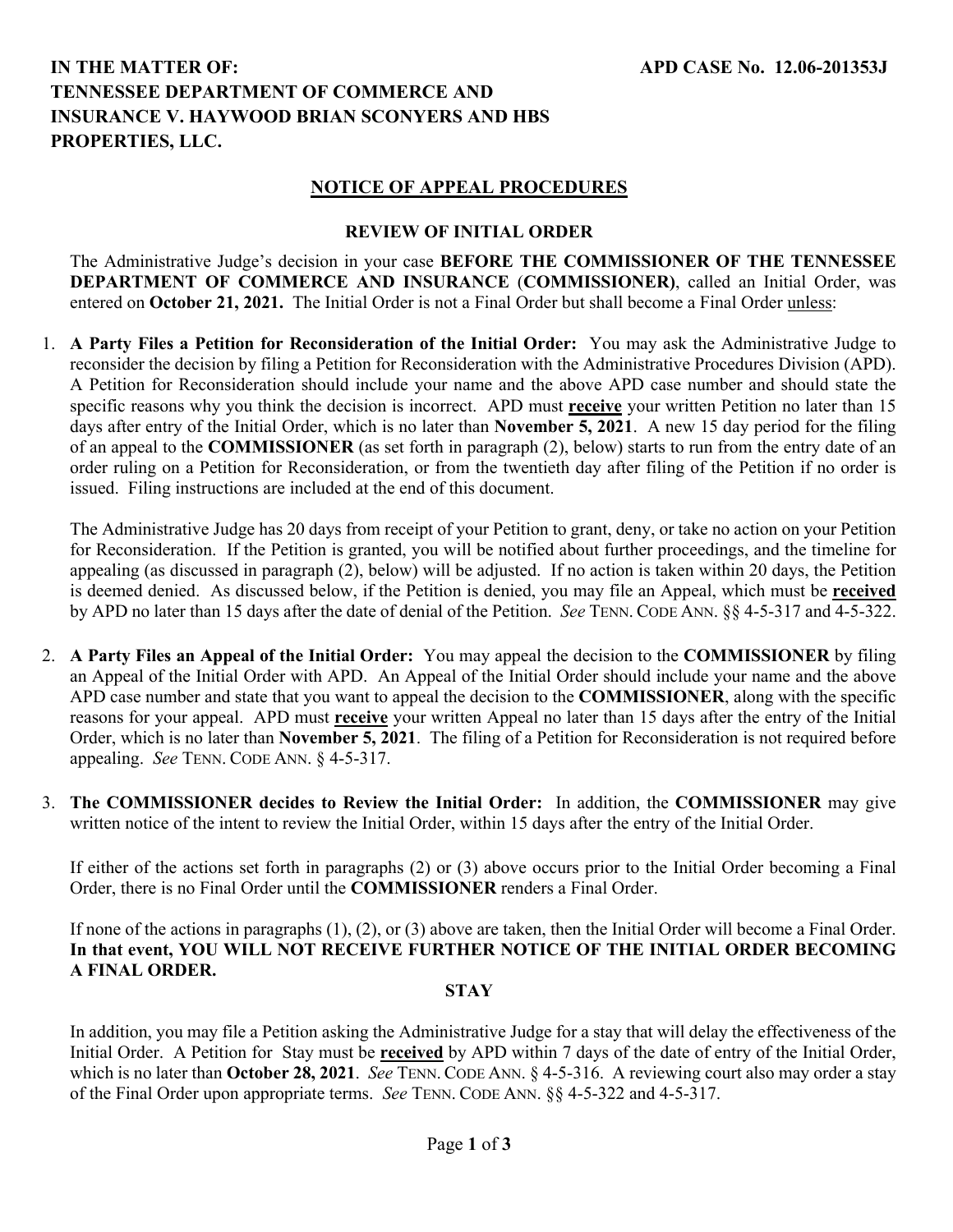# **IN THE MATTER OF: TENNESSEE DEPARTMENT OF COMMERCE AND INSURANCE V. HAYWOOD BRIAN SCONYERS AND HBS PROPERTIES, LLC.**

## **NOTICE OF APPEAL PROCEDURES**